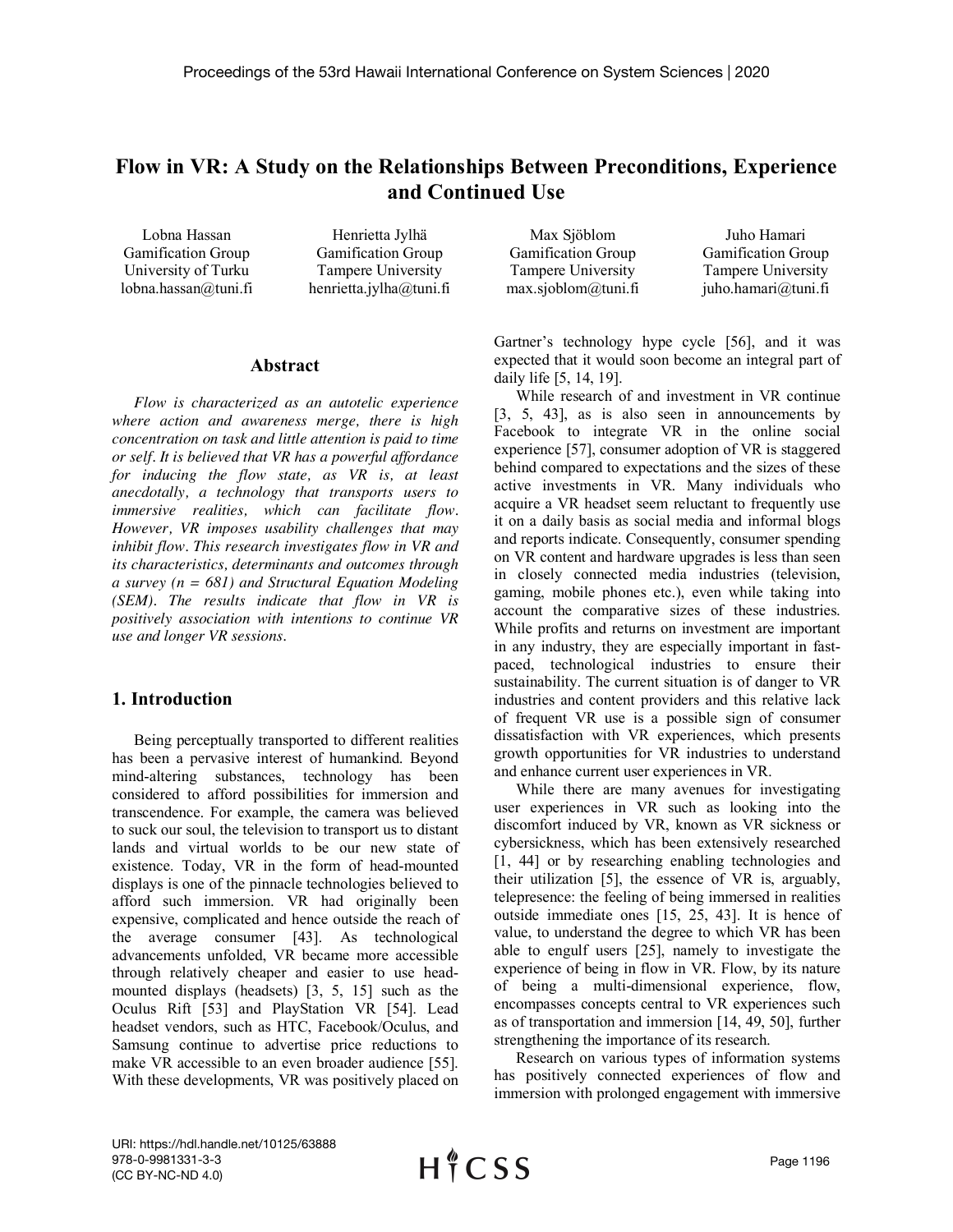systems [7, 24] and positive outcomes from their use [41, 51], it is very likely that experiencing flow in VR can similarly prolong VR use per session and overall, as well as improve outcomes from VR use such as entertainment or learning and consequently, positively impact consumer adoption and spending on VR. Little research, however, has looked into the degree and conditions under which users experience flow in VR, or its potential impact on VR use. T*he aim of this research is to investigate which preconditions of experiencing flow lead to flow in VR and how the experience of that flow impacts VR use.* We employ survey data ( $n = 681$ ) of VR users (i.e. those who have used Head Mounted Display-based VR), analyzed through Structural Equation Modeling (SEM). The results provide insight into the possible catalysts of flow in VR and its behavioral outcomes. The research offers directions for how VR content can be better structured towards inducing flow, immersion, telepresence and hence lead to prolonged use of VR.

# **2. Background and related work**

### **2.1. Flow**

Flow denotes experiences where we are fully immersed in activities that capture our interests to the exclusion of most other realities outside of ourselves [12]. We for example play a game or read a book for a couple of minutes, only to find out that an hour has passed and that we have missed the sound of a buzzing phone next to us. Research has for decades been directed towards uncovering what flow is, how it emerges and what preconditions and outcomes there are to experiencing flow. Perhaps the most seminal line of research on flow has been led by Csikszentmihalyi and colleagues (e.g., [12, 13, 34]) where they identified nine constructs to describe the experience of flow. A plethora of research around the flow state employed this conceptualization to measure and characterize flow in various contexts [10, 21, 29, 49, 52] and to specially understand how to design technologies, activities and services that induce flow [16, 35].

According to Csikszentmihalyi [12, 13]: flow is described as an autotelic experience that is intrinsically rewarding, meaning that flow-inducing activities become performed for the sake of themselves rather than for purposes outside of them [34, 52]. Flow is characterized with heightened concentration on the task at hand [35], as such, individuals hardly think of themselves or their personal states while in flow [7]. Individuals experience a transformation of time [7, 16] as experiential time replaces clock time; minutes, for example, last hours [12]. Finally, flow is characterized with a merging of action and awareness [34, 35];

where concentration is focused on the activity at hand that individuals are not aware of thoughts outside of it.

In terms of preconditions of flow: there needs to be a challenge-skill balance for flow to emerge [7, 10] which is about finding an optimal balance between an individual's skills and the demands of the activities they are engaged in [12, 34] as indicated by research in many contexts such as in the contexts of online shopping [35] or in gaming [7, 10]. Unchallenging activities may elicit boredom [16] while extreme challenge may elicit anxiety [7].

While life is generally characterized with ambiguity and uncertainty, as to what is it that individuals are supposed to do next, flow-inducing activities are characterized with clear goals that exactly communicate to individuals what it is that they are supposed to do, allowing their attention to be undivided [12] and improving the outcomes from the engagement with the activity [16]. Next to clear goals, unambiguous feedback allows individuals to maintain or correct their behavior in line with the goals that they are trying to attain from an activity, facilitating flow [12]. Games and sports are considered to be apt environments for experiencing flow as they tend to provide both; clear goals and unambiguous feedback [34]. For example; games tend to indicate to gamers that they have succeeded or failed in a mission as well as what levels and expertise they have gained from their play, hence contributing to the creation of positive experiences of immersion and flow while playing [10].

A sense of control is necessary for flow and denotes feelings of confidence that one can deal with the task at hand [16, 34, 20] such as browse a website, use a new device or solve a math problem. This way, the sense of control may be theoretically similar to self-efficacy: a person's belief in their abilities [20]. Sense of control often manifests in a command of the lingo of the flow-inducing activities, the physical movements needed to engage with it as well as the cognitive skills needed to perform the activity [10]. The more users feel a sense of control, the more they tend to experience flow [35]. Nonetheless, activities that individuals are perfectly in control of, with little challenge may negatively impact feelings of flow [16].

Since flow is an optimal psychological experience that individuals enjoy [34], it is not surprising that the more individuals experience flow, the more they engage, or at least wish to engage, with the flowinducing activity [12, 16, 34, 51]. Flow is positively associated with commitment to and repeated engagement with activities [16, 34] and especially repetitive use of technologies [51]. Experiencing and seeking flow is similarly perhaps why individuals engage with autotelic activities at large such as playing games or sports [10]. In terms of outcomes from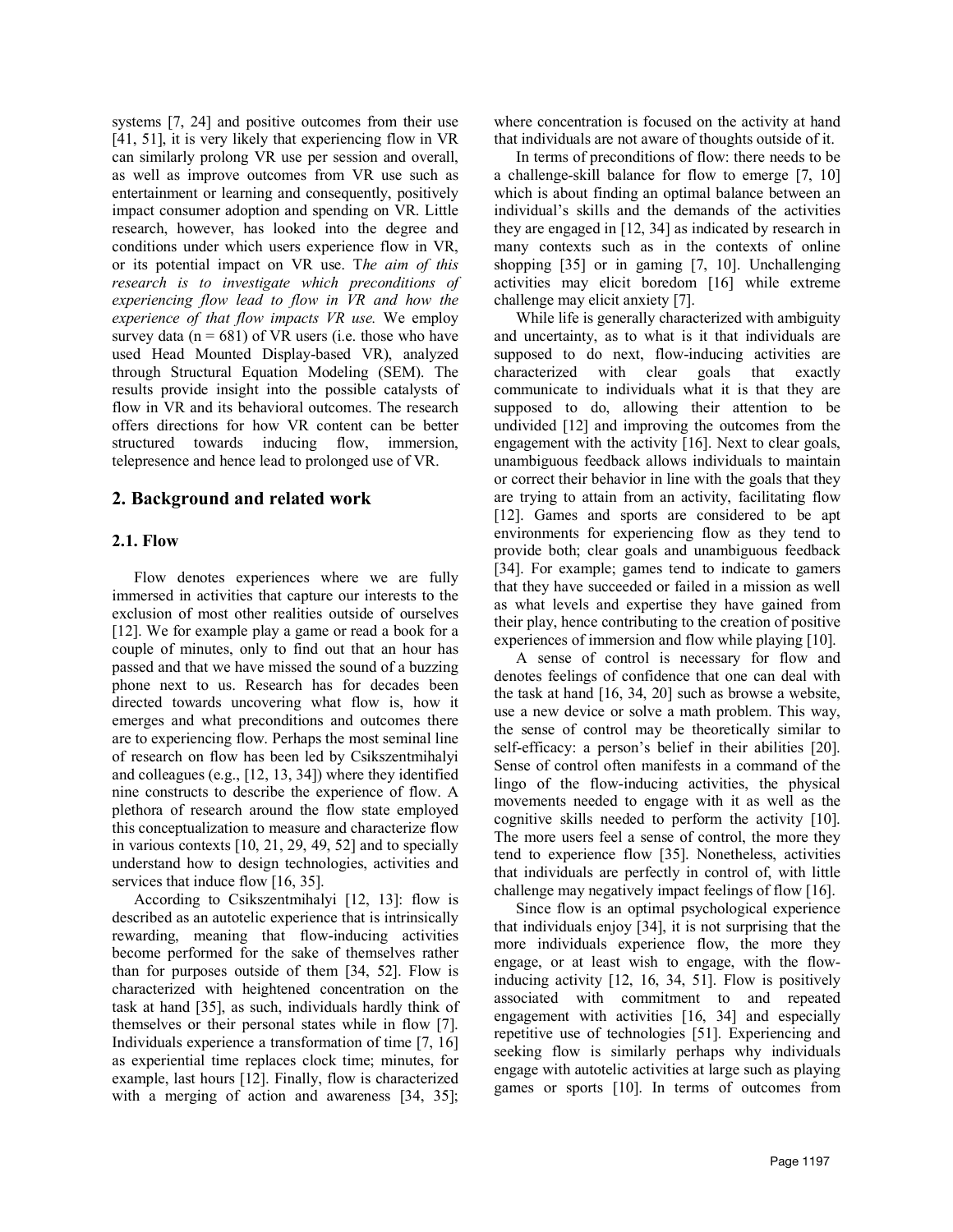experiencing flow and this increased engagement with flow-inducing activities: flow positively impacts productivity at large [35, 51] and facilitates the attainment of many desirable outcomes in life [12, 34, 52]. For example; students who experience flow seem to learn better and enjoy learning more than others [16, 23, 40]. Individuals are more loyal to online retailers where they experience flow [7]. Being in flow encourages individuals to spend more time on the flow-inducing activities, such as visiting more pages of a website or seeking more information online [35, 51], or in chat rooms to teach second languages [16].

### **2.1. Flow in VR**

"Virtual Reality" (VR) has historically referred to a number of technologies such as the internet, online worlds, games, and many other such digital technologies [19, 20, 25]. However, today the term "Virtual Reality" primarily refers to visual output technologies that aim to cover a user's field of view, such as through head mounted displays [15, 43] or CAVE systems [11]. More specifically, VR, today, denotes the use of stereoscopic 3D visual output technology that aims to produce the psychological experience of 'being there', i.e. experiencing content as a 3-dimensional, immersive space [3] (although viewing 2D content through the same techniques is possible). VR has shown merits in various fields: entertainment [29], controlled research [15], therapy [45] and building human connection [5, 27].

While wearing a headset to experience VR, most of a user's senses (e.g. sight, hearing) are purposefully directed to a singular context [50], which may facilitate a higher concentration on task and provide grounds for autotelic experiences and immersion. VR, hence, appears to be a likely environment for flow to emerge [49, 50]. The experience of being in flow in VR is thought to be a manifestation of efficient telepresence and immersion from these technologies [14, 49, 50]. The more VR became accessible to the average consumer, the more the hype around it and expectations of flow and immersion out of it grew [3].

Experimental research compared the extent to which individuals experience flow and immersion while viewing media content in VR versus 2D monitors, highlighting that users experience flow [29] and immersion [42] more in VR, increasing their satisfaction with some of the consumed media content. Experimental research also indicated that being in VR may foster deeper immersive experiences that improve creative work [50]. While such findings may paint a positive picture of flow in VR, there is a dearth in our understanding of flow in VR. For example: work carried out to compare experiences of flow across

different VR content types and use lengths did not reach a clear conclusion on the extent to which individuals lose their sense of time and experience flow in VR [49]. Another experimental research failed to identify a significant correlation between different VR technologies and experiences of flow, specifically pointing towards a need for revisiting the flow theory in the context of VR so as to identify whether it holds in this new context [32]. Furthermore, most of the studies on flow in VR have been in experimental settings that may not reflect real experiences.



As there is currently a dearth of literature and findings on experiences of flow in VR, we investigated all the possible associations between preconditions of flow (challenge-skill balance, clear goals, sense of control, and unambiguous feedback) and all individual characteristics of flow (autotelicy, concentration on task, transformation of time, loss of self- consciousness and merging of action and awareness) to develop a holistic understanding of flow in VR. Furthermore, we investigated how each of these flow characteristics associate with VR session length and intentions to continue VR use in the future. The research model investigated is presented in Figure 1.

#### **3. Methods and data**

#### **3.1. Participants**

An online survey was employed to gather data  $(n =$ 681) from individuals who have previously used VR. Table 1 presents the demographics of the participants. The participants were predominantly male (74.6%). The mean age was 32.76 years. Most were employed full-time (73.3%) and had a bachelor's degree (49.2%). One-fourth (25%) did not spend any money on VR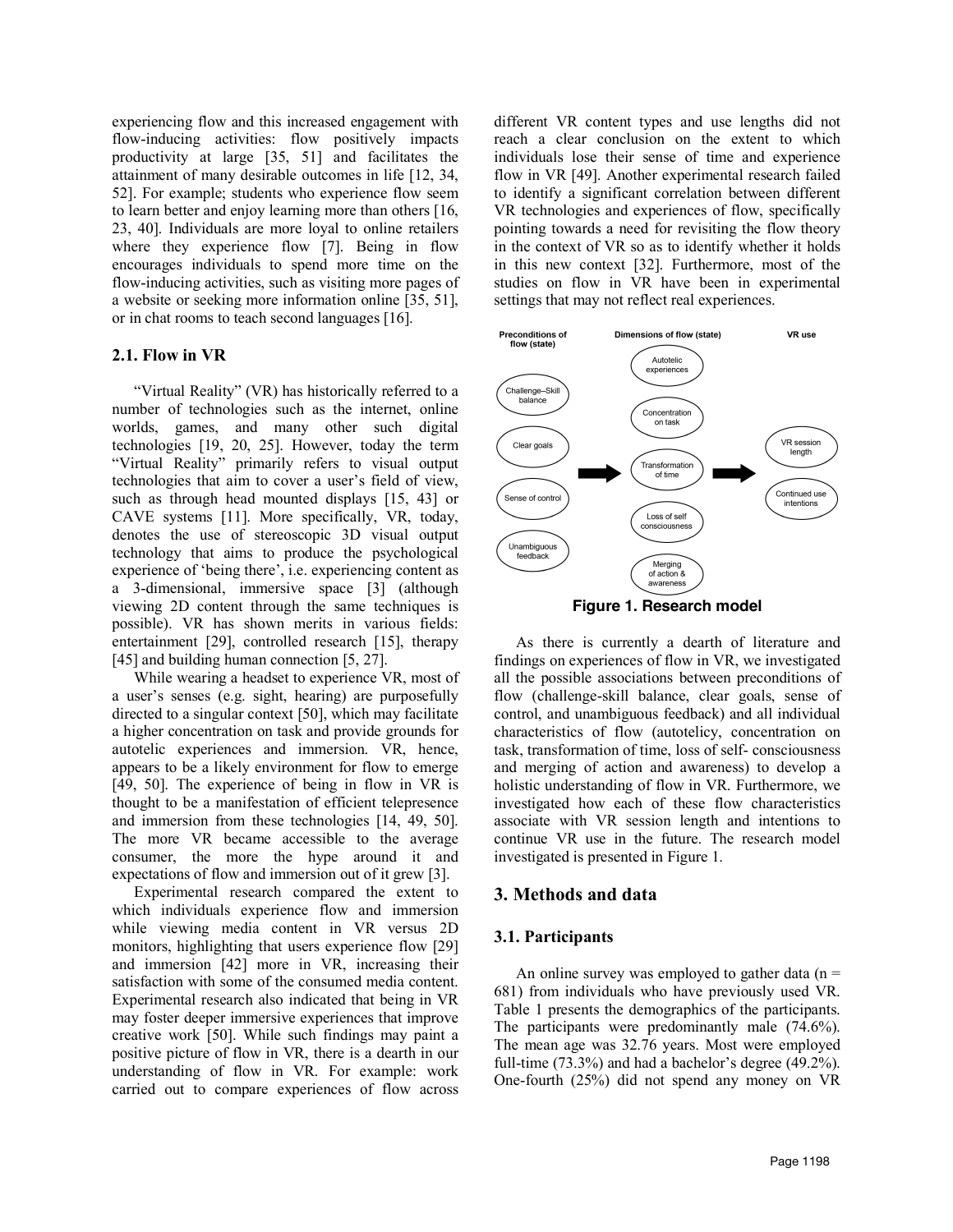content overall, while an almost equal-sized group (27.6%) spent between 1 to 99 USD. Regarding VR hardware, 19.5% reported no spending on it, 15.0% reported spending between 1 to 99 USD, and 18.4% reported spending between 400 to 599 USD. The data analyzed was only of the respondents who passed attention checks and who fully completed the survey.

### **3.2. Measurements**

Since flow is a latent psychological experience [7, 12, 52], a survey was employed in this study as surveys can be considered an appropriate method to measure individuals' experiences of reality [4, 18, 36, 37]. Flow was measured using the Dispositional Flow Scale (DFS-2) developed by Jackson et al. [28], containing 36 items measuring individuals' tendency to experience flow in terms of the nine flow constructs identified by Csikszentmihalyi [13] as previously defined and discussed in the background section of this manuscript. The items were measured through fivepoint likert scales through which respondents were asked to evaluate the likelihood of them having experienced flow when they had previously used VR. The Dispositional Flow Scale (DFS-2) has previously been employed by several research investigating flow, e.g., [21, 52] in technological contexts. A leading prefix "When, using VR…" was added to the Flow Scale (DFS-2) items to make sure they are contextualized. VR session length was measured through an item asking participants to estimate the average time they spend in VR "How long is your average virtual reality use session? Answer in minutes.". Intentions to continue the use of VR in the future were adapted from [48].

# **3.3. Validity and reliability**

Structural Equation Modeling (SEM) was used to evaluate the research model. The sample of this study was sufficient to meet requirements for PLS-SEM according to several criteria, as it is ten times greater than the number of inner model construct paths [2, 8], and each construct is mirrored with more than five participants [6]. Since this research is oriented towards predicting user experiences (of flow) and future behavior (intentions to continue VR use) rather than estimating model fit, we employed component-based PLS-SEM through SmartPLS over covariance SEM [2, 9]. Furthermore, PLS-SEM does not require restrictive assumption as to the parametric nature of the data [38].

Convergent validity and reliability requirements were evaluated through three measures: Average Variance Extracted (AVE), Composite Reliability (CR), and Cronbach's Alpha (Alpha) as presented in Table 2. As per recommended thresholds [17], all AVE values are greater than 0.5, all CR values are greater than 0.7. Cronbach's alphas either exceeds 0.7 or is on the threshold of that. There was no missing data.

The square root of the AVE value of any variable (the bolded diagonal line in Table 2) is larger than the correlations between that variable and the rest of the variables in the model and all intercorrelations between the variables were less than 0.9 [8, 17], indicating discriminant validity requirements are met. Furthermore, all items only loaded most on the variables they measure, with a loading of 0.7 or higher. 1 item had a loading of 0.557 and two had loadings of 0.600 and 0.695 each. Considering the sample size of the study  $(n = 681)$  and the thresholds outlined by Hair et al. [58], the data meats loading threshold. Furthermore, multicollinearity was not detected between the items as all VIF values are below 5 [58].

# **4. Results**

As indicated in Figure 2, the investigated preconditions of flow account for 45.8% of the variance in autotelic experiences, 55.4% of the variance in concentration on task, 5.7% of the variance in transformation of time, 20.6% of the variance in loss of self-consciousness and 30.5% of the variance in the merging of action and awareness. These flow characteristics, collectively, accounted for 9.7% of the variance in VR session lengths and 47.4% of the variance in intentions to continue VR use of in the future. The complete obtained results are in Table 3, where the significant results are highlighted in bold. As the Q² values in Table 3 indicate, all significant relationships in the data have  $Q^2$  above 0 (except for 2 relationships), indicating that they are of predictive power [59].

# **5. Discussion**

# **5.1. Theoretical implications**

The first overall observation from the obtained findings seems to indicate that the flow preconditions and outcomes from general flow theory, seem to hold in VR. In terms of preconditions: challenge-skill balance appears has a significant association with all experiences of flow in VR. Challenge-skill balance is indeed central in experiences of flow in various settings outside of VR [7, 10, 12, 34, 35]. However, it is important to highlight that while creating a cognitively challenging environment may induce flow, VR use in itself often incurs challenges with regards to its set-up and perhaps the relative discomfort associated with being in VR. Challenge in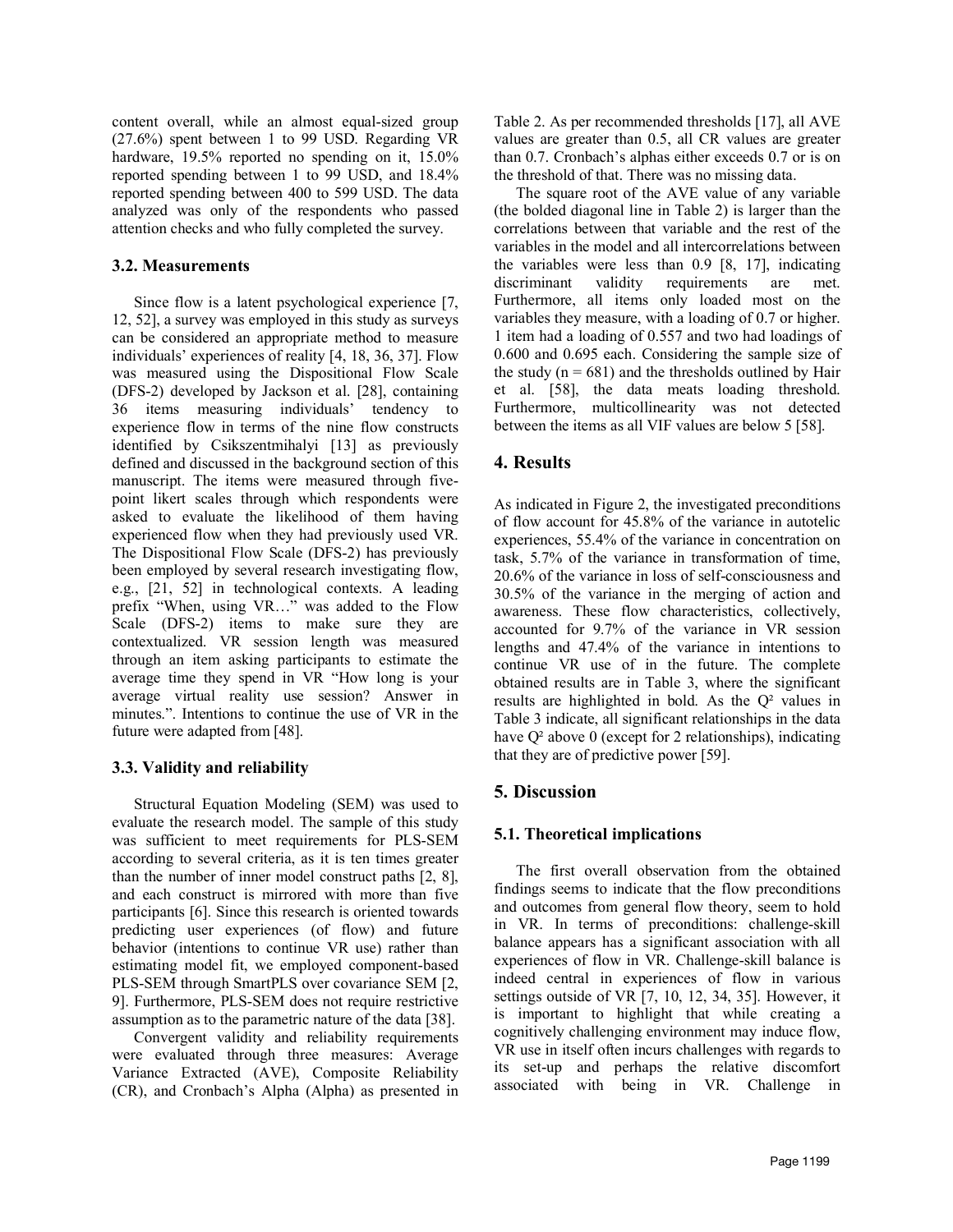|                                                                 |                                                                                            | #                                   | $\frac{0}{0}$                              |                      |                                                                                                                                          | #                                | $\frac{0}{0}$                           |
|-----------------------------------------------------------------|--------------------------------------------------------------------------------------------|-------------------------------------|--------------------------------------------|----------------------|------------------------------------------------------------------------------------------------------------------------------------------|----------------------------------|-----------------------------------------|
| Age<br>$(SD = 9.69)$<br>$(Mean = 32.76)$<br>(Median = $31.00$ ) | $-20$<br>$20 - 29$<br>$30 - 39$<br>$40 - 49$<br>$50 - 59$<br>$60 -$                        | 33<br>259<br>251<br>97<br>30<br>11  | 4.8<br>38.0<br>36.9<br>14.2<br>4.4<br>1.6  | Employment           | Full-time<br>Part-time<br>Student<br>Unemployed<br>Retired<br>Other                                                                      | 499<br>57<br>65<br>31<br>8<br>21 | 73.3<br>8.4<br>9.5<br>4.6<br>1.2<br>3.1 |
| <b>Spending on VR content</b>                                   | \$0<br>\$1 to \$99<br>\$100 to \$199<br>\$200 to \$399                                     | 170<br>188<br>107<br>118            | 25.0<br>27.6<br>15.7<br>17.3               | Gender               | Male<br>Female<br>Other                                                                                                                  | 508<br>163<br>10                 | 74.6<br>23.9<br>1.5                     |
|                                                                 | \$400 to \$599<br>\$600 or more                                                            | 41<br>57                            | 6.0<br>8.4                                 | <b>Annual income</b> | Less than \$19,999<br>\$20,000 to \$39,999<br>\$40,000 to \$59,999                                                                       | 251<br>143<br>118                | 36.9<br>21.0<br>17.3                    |
| <b>VR</b><br><b>Spending</b><br>$\mathbf{on}$<br>hardware       | \$0<br>\$1 to \$99<br>\$100 to \$199<br>\$200 to \$399<br>\$400 to \$599<br>\$600 to \$799 | 133<br>102<br>65<br>87<br>125<br>34 | 19.5<br>15.0<br>9.5<br>12.8<br>18.4<br>5.0 |                      | \$60,000 to \$79,999<br>\$80,000 to \$99,999<br>\$100,000 - 119,999<br>\$120,000 - \$139,999<br>\$140,000 or more<br>Refused to disclose | 76<br>37<br>19<br>6<br>26<br>5   | 11.2<br>5.4<br>2.8<br>0.9<br>3.8<br>0.7 |
|                                                                 | 35<br>\$800 to \$999<br>100<br>\$1000 or more                                              |                                     | 5.1<br>14.7                                | <b>Education</b>     | High school<br>Bachelor's degree<br>Master's degree<br>Doctoral degree<br>Other                                                          | 148<br>335<br>129<br>16<br>53    | 21.7<br>49.2<br>18.9<br>2.3<br>7.9      |

### **Table 1: Demographics of study participants**



**Figure 2: Results: \* = p < 0.1, \*\* = p < 0.05. (Non-significant paths omitted for clarity. See Table 3 for all path coefficients)**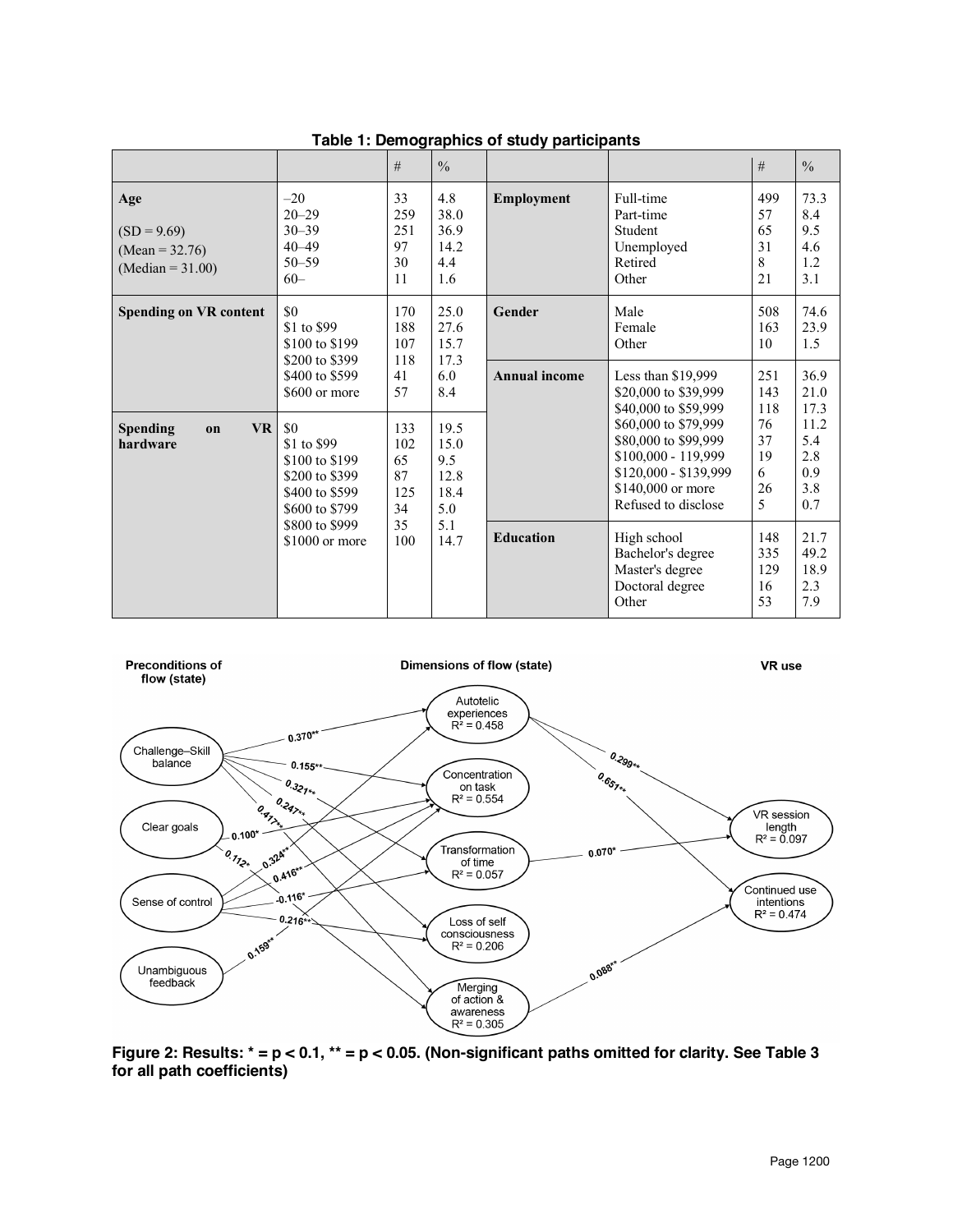|  |  | Table 2: Convergent and discriminant validity |  |
|--|--|-----------------------------------------------|--|
|--|--|-----------------------------------------------|--|

|                                                                                                              | $\alpha$                                                                                        | CR                                                                                              | <b>AVE</b>                                                                                      | AE                                                                                              | CG.                                                                                    | <b>CSB</b>                                                                    | <b>CT</b>                                                            | MAA                                                         | LSC <sup>1</sup>                                   | <b>SC</b>                                 | SL                               | TT                      | UF             | <b>CU</b> |
|--------------------------------------------------------------------------------------------------------------|-------------------------------------------------------------------------------------------------|-------------------------------------------------------------------------------------------------|-------------------------------------------------------------------------------------------------|-------------------------------------------------------------------------------------------------|----------------------------------------------------------------------------------------|-------------------------------------------------------------------------------|----------------------------------------------------------------------|-------------------------------------------------------------|----------------------------------------------------|-------------------------------------------|----------------------------------|-------------------------|----------------|-----------|
| AE<br>CG<br><b>CSB</b><br>CT<br>MAA<br>LSC <sup>1</sup><br><b>SC</b><br><b>SL</b><br><b>TT</b><br>UF<br>  CU | 0.847<br>0.827<br>0.721<br>0.748<br>0.695<br>0.854<br>0.852<br>1.000<br>0.872<br>0.824<br>0.875 | 0.897<br>0.885<br>0.828<br>0.841<br>0.814<br>0.902<br>0.900<br>1.000<br>0.912<br>0.883<br>0.916 | 0.685<br>0.658<br>0.551<br>0.571<br>0.525<br>0.696<br>0.693<br>1.000<br>0.723<br>0.654<br>0.733 | 0.828<br>0.507<br>0.629<br>0.568<br>0.458<br>0.341<br>0.617<br>0.297<br>0.373<br>0.531<br>0.682 | 0.811<br>0.640<br>0.619<br>0.432<br>0.343<br>0.716<br>0.106<br>0.101<br>0.769<br>0.402 | 0.742<br>0.617<br>0.539<br>0.421<br>0.698<br>0.146<br>0.220<br>0.680<br>0.461 | 0.756<br>0.436<br>0.403<br>0.709<br>0.125<br>0.179<br>0.638<br>0.376 | 0.724<br>0.378<br>0.438<br>0.147<br>0.345<br>0.427<br>0.384 | 0.834<br>0.413<br>0.117<br>0.144<br>0.354<br>0.276 | 0.833<br>0.171<br>0.087<br>0.715<br>0.431 | 1.000<br>0.175<br>0.130<br>0.382 | 0.850<br>0.106<br>0.285 | 0.809<br>0.407 | 0.856     |

# **Table 3: Full results**

| <b>Associations</b>           |                                                                                                  | β         | P     | CI 95%   |       | $Q^2$     |  |
|-------------------------------|--------------------------------------------------------------------------------------------------|-----------|-------|----------|-------|-----------|--|
| <b>Flow Preconditions</b>     | <b>Flow experiences</b>                                                                          |           |       |          |       |           |  |
| Challenge-Skill balance ->    | Autotelic Experiences                                                                            | $0.370**$ | 0.000 | 0.270    | 0.473 | 0,0522    |  |
|                               | Concentration on Task                                                                            | $0.155**$ | 0.000 | 0.081    | 0.236 | 0,0071    |  |
|                               | Transformation of Time                                                                           | $0.321**$ | 0.000 | 0.201    | 0.451 | 0.0311    |  |
|                               | Loss of Self Consciousness                                                                       | $0.247**$ | 0.000 | 0.147    | 0.361 | 0.0000    |  |
|                               | Merging of Action and Awareness                                                                  | $0.417**$ | 0.000 | 0.323    | 0.515 | 0,0445    |  |
| Clear Goals ->                | Autotelic Experiences                                                                            | 0.004     | 0.939 | $-0.103$ | 0.100 | $-0.0014$ |  |
|                               | Concentration on Task                                                                            | $0.100*$  | 0.057 | 0.001    | 0.198 | 0,0014    |  |
|                               | Transformation of Time                                                                           | 0.002     | 0.971 | $-0.127$ | 0.135 | 0.0000    |  |
|                               | Loss of Self Consciousness                                                                       | 0.014     | 0.829 | $-0.119$ | 0.143 | $-0,0213$ |  |
|                               | Merging of Action and Awareness                                                                  | $0.112*$  | 0.051 | 0.001    | 0.225 | 0,0012    |  |
| Sense of Control ->           | Autotelic Experiences                                                                            | $0.324**$ | 0.000 | 0.217    | 0.424 | 0,0338    |  |
|                               | Concentration on Task                                                                            | $0.416**$ | 0.000 | 0.333    | 0.507 | 0,0454    |  |
|                               | Transformation of Time                                                                           | $-0.116*$ | 0.075 | $-0.242$ | 0.016 | 0,0031    |  |
|                               | Loss of Self Consciousness                                                                       | $0.216**$ | 0.000 | 0.098    | 0.331 | $-0,0071$ |  |
|                               | Merging of Action and Awareness                                                                  | 0.053     | 0.368 | $-0.062$ | 0.162 | 0.0000    |  |
| Unambiguous Feedback ->       | Autotelic Experiences                                                                            | 0.044     | 0.432 | $-0.072$ | 0.152 | 0.0000    |  |
|                               | Concentration on Task                                                                            | $0.159**$ | 0.004 | 0.053    | 0.263 | 0,0056    |  |
|                               | Transformation of Time                                                                           | $-0.031$  | 0.667 | $-0.182$ | 0.104 | 0.0000    |  |
|                               | Loss of Self Consciousness                                                                       | 0.021     | 0.745 | $-0.103$ | 0.144 | $-0.0201$ |  |
|                               | Merging of Action and Awareness                                                                  | 0.019     | 0.755 | $-0.106$ | 0.133 | $-0,0012$ |  |
| <b>Flow experiences</b>       | <b>Flow outcomes</b>                                                                             |           |       |          |       |           |  |
| Autotelic Experiences ->      | VR session length                                                                                | $0.299**$ | 0.000 | 0.220    | 0.378 | 0,0545    |  |
|                               | Continued use intentions                                                                         | $0.651**$ | 0.000 | 0.572    | 0.722 | 0,2474    |  |
| Concentration on Task ->      | VR session length                                                                                |           | 0.109 | $-0.161$ | 0.018 | 0,0011    |  |
|                               | Continued use intentions                                                                         |           | 0.222 | $-0.129$ | 0.028 | 0,0015    |  |
| Transformation of Time ->     | VR session length                                                                                | $0.070*$  | 0.082 | $-0.010$ | 0.148 | 0,0011    |  |
|                               | Continued use intentions                                                                         | 0.015     | 0.647 | $-0.042$ | 0.087 | 0.0000    |  |
| Loss of Self Consciousness -> | VR session length                                                                                | 0.032     | 0.393 | $-0.037$ | 0.109 | $-0.0033$ |  |
|                               | Continued use intentions                                                                         | 0.038     | 0.267 | $-0.035$ | 0.101 | 0,00148   |  |
| Merging of Action and         | VR session length                                                                                | 0.006     | 0.877 | $-0.074$ | 0.087 | $-0.0044$ |  |
| Awareness ->                  | Continued use intentions                                                                         | $0.088**$ | 0.007 | 0.028    | 0.154 | 0,00444   |  |
|                               | $\beta$ = standard regression coefficient, CI = confidence interval, * = p < 0.1, ** = p < 0.05. |           |       |          |       |           |  |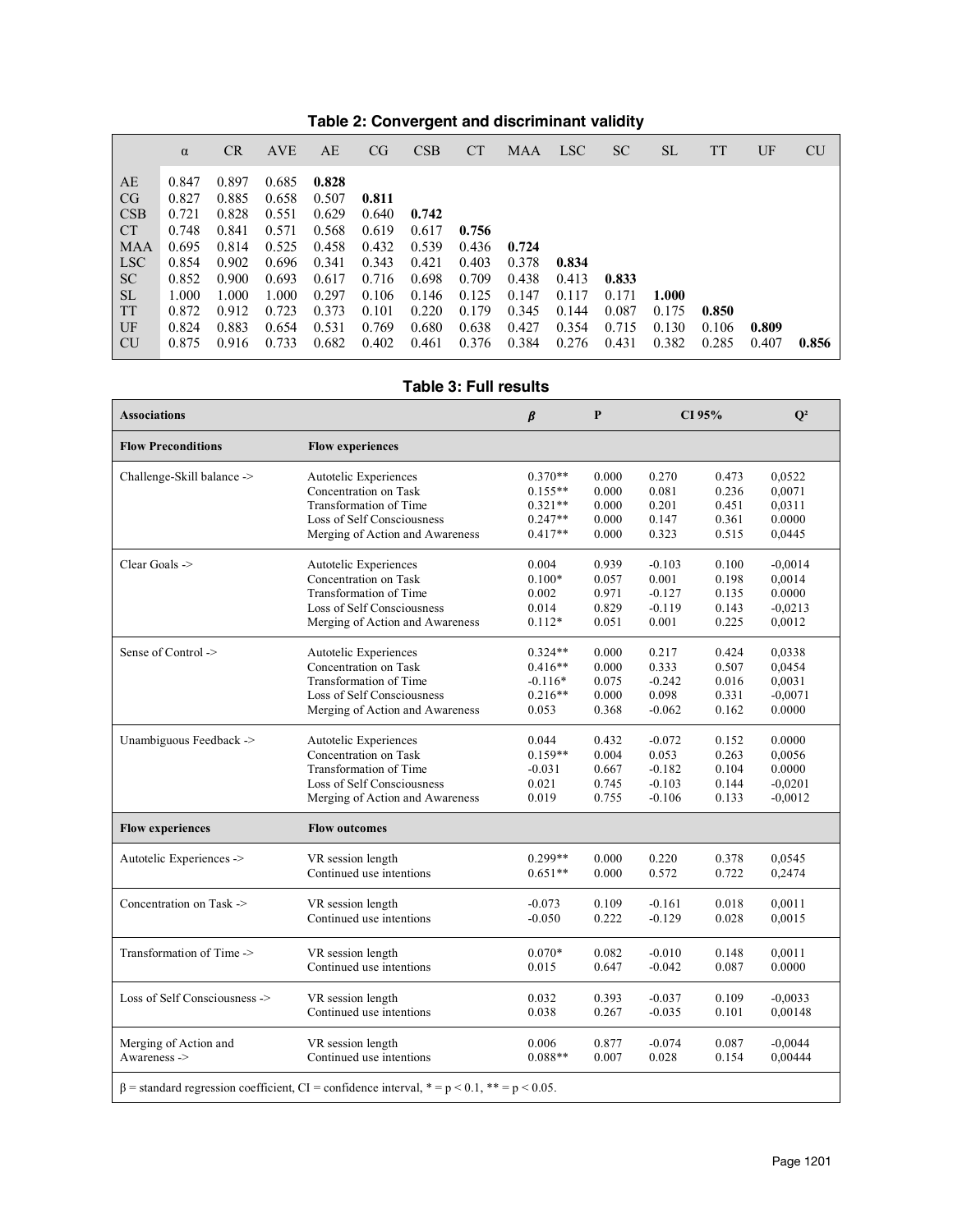VR needs to be created in the right places to capture rather than deter the audience from VR use. One of the longest-standing notions in technology and systems adoption research is the necessity for a system or technology to be easy to use for it to be adopted [46, 47, 48]. Similarly, as with most media, if the media content is too challenging (or not challenging enough), individuals may not persist in consuming it but may rather move to another form of media. Balancing ease of use and challenge in VR is perhaps multi-layered between physical and content challenges and worthy of further study to understand how to balance it

Clear goals have positive associations with concentration on task and merging of action and awareness in VR. Clear goals direct individuals as to what it is that they should do next [12, 16, 35]. This clear direction of attention can allow for merging of action and awareness, where individuals become unaware of anything other than the activity at hand [34, 35] as our results indicate. Even in exploratory activities in VR [14], there is still a clear goal in place (to explore), even if it may be relatively less defined, allowing still for experiences of flow to emerge such as is seen in online browsing of shops [35].

Sense of control is positively associated with all flow experiences. This is perhaps intuitive as it is unlikely that feeling a complete loss of control would lead to positive experiences but rather discomfort and disorientation. Such negative experiences are unlikely to facilitate flow. VR users report positive perceptions of their sense of in control in VR even over non-VR mediums [14, 42] as VR allows exploration that may not be possible otherwise (e.g., touching artefacts in virtual museums), which perhaps provide a sense of control different than what may be experienced in physical environments, contributing to flow.

Unambiguous feedback positively associated with concentration on task. As feedback intervention theory indicates: clear and specific feedback is essential to direct human behavior towards activities they are or wish to be engaged with [30, 31]. Unambiguous feedback may not necessarily be in relation to certain goals that users are trying to achieve from the use of VR, but such feedback can direct users towards further exploration of the virtual worlds and further actions they can do in it allowing them to be immersed in the virtual world and concentrate on the task at hand as our results indicate. Unambiguous feedback in VR can come in different forms such as in forms of visual cues, sound chimes and such responses produced by a system as users interact with it that perhaps should be consistent and aligned with user expectations of the world they are in so that they are unambiguous.

Experiences of flow in VR are associated with intentions to continue VR use and with longer VR sessions, although the association with the latter is perhaps of lesser strength. Autotelic experience in VR is a prominent characteristic of flow that positively associates with both VR use session length and intentions to continue VR use. As indicated by the larger stream of research on hedonic systems [26, 33, 39] and closely connected as gamified systems which aim to increase utility through autotelicy [21, 22, 24], hedonic experiences tend to positively associate with lengthy use of systems per session and continuously. Recent extensions of TAM reflect these findings and include affective aspects as important dimensions in technology acceptance and continued use [46, 47, 48]. In the VR context, research indicates that individuals who have had positive experiences in VR, intend to use VR again in the future [14]. Merging of action and awareness similarly associated with intentions to continue the use of VR. Perhaps the more individuals start to experience a degree of automatic, unconscious engagement with VR and the more their awareness of the mechanics of such engagement disappears, the more they will intend to use VR as perhaps the use of VR will appear less challenging but rather enjoyable.

Transformation of time positively associated with VR sessions length. This is perhaps intuitive as the more individuals discount the time they spend on an activity, the more likely they are to continue to engage with it as they would think that they have not spent a long time on it yet. Notably, previous research on flow in VR [49] have not uncovered what could be a precondition for transformation of time in VR. Our findings indicate that challenge-skill balance positively associates with transformation of time, indicating that VR content of suitable challenge to the users may distort their sense of time and lead to longer use of VR. However, unexpectedly, sense of control is negatively associated with transformation of time in VR. This is an unexpected finding as being in command of one's activity strengthens transformation of time as previous research indicates [16, 34, 20]. Perhaps the association is somehow connected to user expectation of VR in terms of expecting to be in new dimensions of reality, where, perhaps their sense of activity should be different. We have no immediate explanation for this finding. It however confirms that flow may be experienced differently in VR, necessitating contextualized study of VR in flow.

No significant associations were uncovered between concentration on task and intentions to continue VR use or lengthier VR sessions. It is possible that what individuals appreciate most about VR is that it can afford exploratory activities [14], which may not necessarily require "concentration on task" in the traditional sense. What is, however, most surprising is the lack of associations between loss of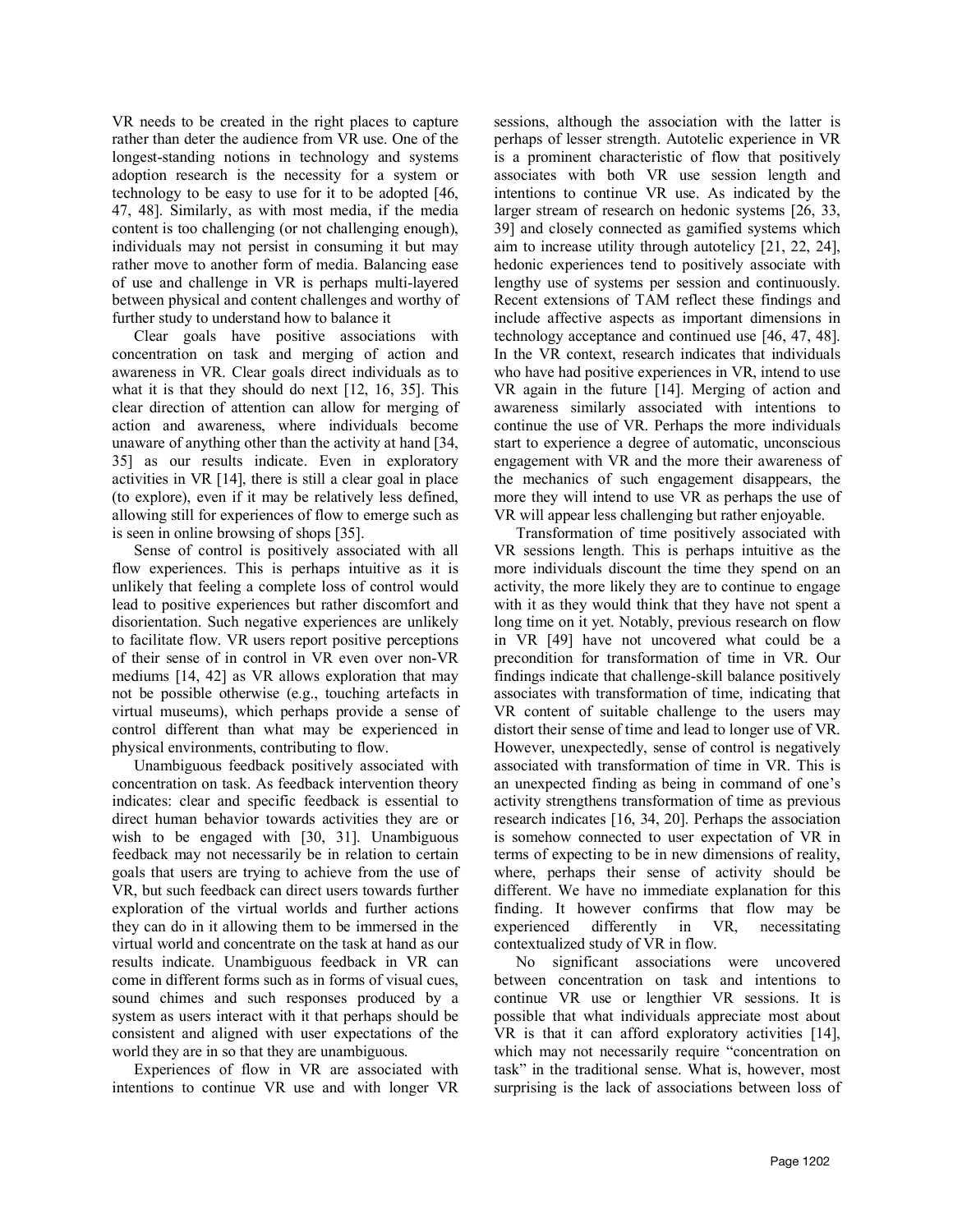self-consciousness and intentions to continue VR use or lengthier VR sessions. Research on flow has long attributed continued and lengthy engagement with activities to several factors including loss of selfconsciousness [12, 13, 34]. Perhaps the loss of selfconsciousness in VR is uncomfortable as it is accompanied with a separation from reality and a loss of sense of the immediate environment that it creates dissociative rather than positively experiences that individuals would not wish to pursue in VR in specific. These unexpected findings require further investigation as they support the notion that there may be a need for revising flow theories in the emerging VR context [32].

### **5.2. Practical implications**

Flow researchers have often discussed interventions aimed at inducing flow [34]. Such interventions often take form in restructuring activities and environments towards ones that allow for the emergence of flow. Other interventions have focused on individuals and stimulating a need for pursuit of autotelicy in them that may encourage them to pursue flow. While the VR industry perhaps cannot directly influence individuals and their (autotelic) personalities and tendencies (although marketing campaigns and sales strategies may be worthy of investigation for these purposes), it can influence the content available to consumers. This provides both an opportunity and a challenge to VR hardware and software designers. Autotelicy and flow are subjective and may not be the easiest experiences to induce intentionally through design.

The use of VR technologies in specific, is not yet seamless and involves a plethora of physical inconveniences such as discomfort from headsets, needed setup space, dizziness, and fatigue amongst other inconveniences [1, 44]. VR content similarly is still not at the heights of visual sharpness and may evoke feeling of artificiality [5]. These factors amongst others complicate VR experiences and may hinder experiences of flow in VR as the user remains vividly reminded with their immediate physical experience and the artificiality of VR. However, the more we understand the preconditions of flow in VR, the better VR hardware and software can be designed to induce flow and immersive experiences that lead to lengthy, enjoyable and continued VR use [14], possibly leading to increased consumer spending on VR.

Our results show that autotelic experiences of flow seem to be mainly associated with challenge-skill balance and sense of control, perhaps indicating the importance of these two factors in facilitating autotelic experiences in VR and consequently longer VR use and possibly increased spending. Striking a balance between content consumption ease and challenge in

consumption is perhaps hard in VR where users are often faced with struggles preceding and outside of those placed by the content itself that is being consumed. Such challenges pertain to for example, VR setup, suspension of disbelief in VR and movement in VR. Seated consumption of VR may eliminate some challenges such as pertaining to available space and movement, nonetheless, being next faced with content that is too cognitively demanding or uncomfortable may discourage users from continued VR use. Perhaps in line with these speculations is that merging of action and awareness positively associates with intentions to continue the use of VR. The more the use of VR feels natural and seamless, the more users may be ready to continuously use it and not feel discouraged to do so.

#### **5.3. Limitations and future research avenues**

While surveys are an optimal research method for reflecting the respondents' version of reality [4, 18, 36, 37]), they involve self-reports that may be subject to miscommunication. The participants are self-selected which might exclude the voice of some user segments. Flow experience may vary by content, or headset type or other factors. While a generalized understanding is needed at this emerging stage of VR adoption research, research is encouraged to conduct comparative laboratory measurements of flow, collected immediately after participants engage with different VR content and headsets so as to contrast their experiences. Surveys where participants also reflect on their experiences with specific VR content types or headsets are similarly encouraged

Early research into VR adoption seems to indicate that a host of factors, next to experiences of immersion, influence adoption of VR [14]. It is thus of importance to continue the exploration of what factors influence continued use of VR use and what experiences next to flow may have a stronger contribution to lengthy and continued VR use. Research is encouraged to investigate VR adoption possibly through a uses and gratifications approach to uncover what is it that users are after from VR and whether the experiences VR provides fulfils these needs. Nuances in experiences of flow are also important [14, 16] and can be captured through observational, field or similar qualitative techniques. Research is encouraged to capture nuanced experiences of flow in real settings.

Flow is a subjective experience. It is influenced by various characteristics such as personality, the environments individuals are in (virtually and physically), age, mood, or gender [34] amongst other individualistic characteristics. While the scope of this work would not have been manageable with an exploration of all of these variables, future research is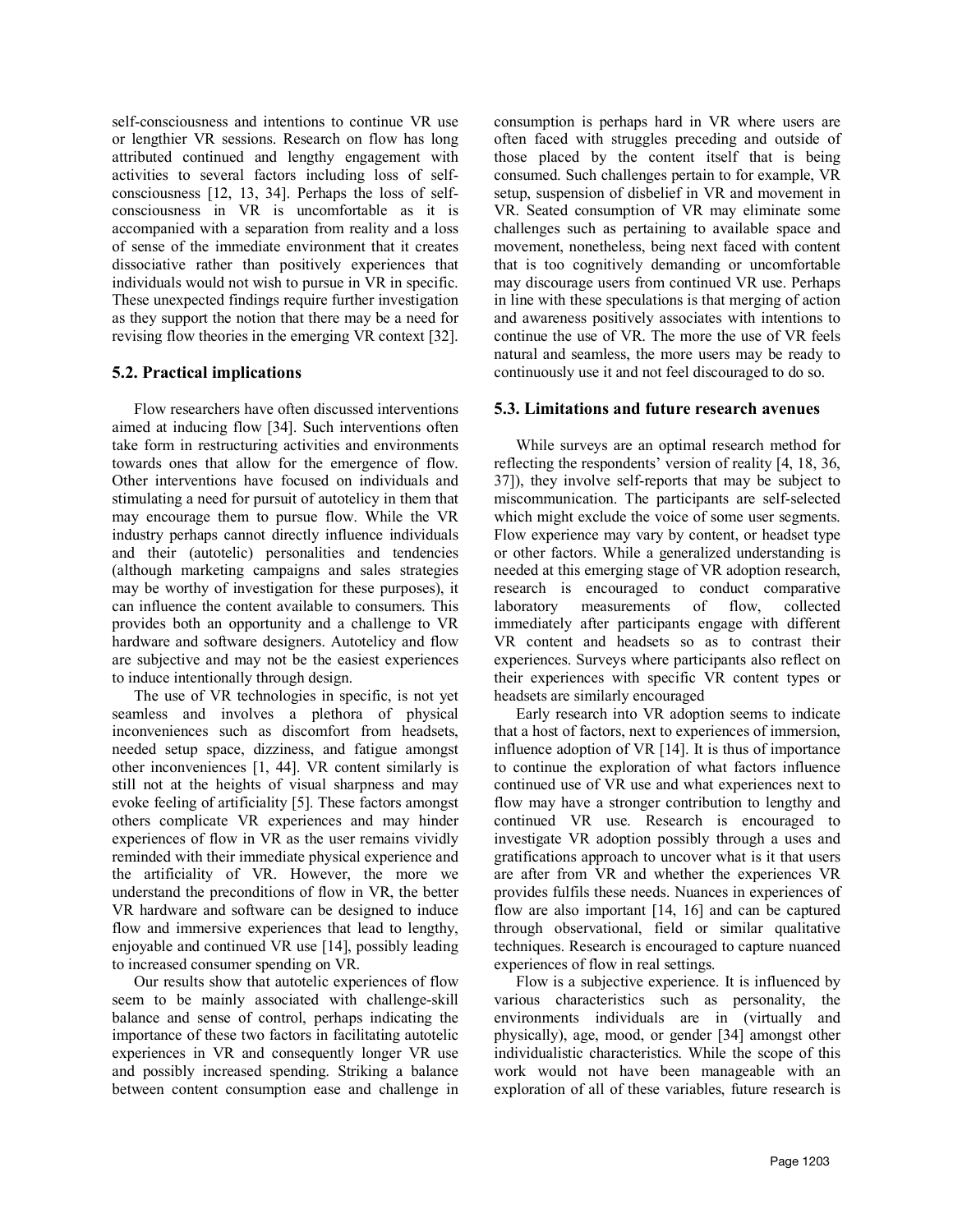encouraged to augment our findings through a study of the effects of personal characteristics on experiences of flow in VR. Perhaps VR setups where physical space is available to individuals and where they use higher end headsets lead to better experiences of flow and more intentions to continue the use of VR.

### **Acknowledgments**

This work was supported by the Finnish Foundation for Economic Education (grants: 12-6385 and 14-7824), the Centre of Excellence on Game Culture Studies (GameCult), and Marcus Mallenbergin tutkimussäätiö Satakunnan.

### **6. References**

[1] S.L. Ames, J.S. Wolffsohn, and N.A. Mcbrien, "The development of a symptom questionnaire for assessing virtual reality viewing using a head-mounted display", Optometry and Vision Science 82(3), 2005, pp. 168-176.

[2] J.C. Anderson, and D.W. Gerbing, "Structural Equation Modeling in Practices: A review and recommended two-step approach", Psychological Bulletin 103(3), 1988, pp.411-423.

[3] C. Anthes, R.J. García-Hernández, M. Wiedemann, and D. Kranzlmüller, "State of the art of virtual reality technology", In proceedings of the 2016 IEEE Aerospace Conference, IEEE, 2016, pp. 1-19.

[4] C. Barker, and N. Pistrang, "Research Methods in Clinical Psychology: An introduction for Students and Practitioners", John Wiley & Sons, 2012.

[5] E. Bastug, M. Bennis, M. Médard, and M. Debbah, "Toward interconnected virtual reality: Opportunities, challenges, and enablers", IEEE Communications Magazine 55(6), 2017, pp. 110-117.

[6] P.M. Bentler, and C.P. Chou, "Practical issues in structural modeling", Sociological Methods & Research 16(1), 1987, pp. 78–117.

[7] J. Chen, "Flow in games (and everything else)", Communications of the ACM 50(4), 2007, pp. 31–34.

[8] W.W. Chin, "The partial least squares approach for structural equation modelling", In G. A. Marcoulides (Ed.), Modern methods for business research, Lawrence Erlbaum Associates, London, 1998, pp. 295–336.

[9] W.W. Chin, B.L. Marcolin, and P.R. Newsted, "A Partial Least Squares Latent Variable Modeling Approach for Measuring Interaction Effects: Results from a Monte Carlo Simulation Study and an Electronic-Mail Emotion/Adoption Study", Information Systems Research 14(2), 2003, pp. 189– 217.

[10] B. Cowley, D. Charles, M. Black, and R. Hickey, "Toward an understanding of flow in video games", ACM Computers in Entertainment 6(2), 2008.

[11] C. Cruz-Neira, D.J. Sandin, T.A. DeFanti, R.V. Kenyon, and J.C. Hart, "The CAVE: audio visual experience automatic virtual environment", Communications of the ACM 35(6), 1992, 64-73.

[12] M. Csikszentmihalyi, "Toward a psychology of optimal experience", In Flow and the foundations of positive psychology, Springer, Dordrecht, 2014, pp. 209-226.

[13] M. Csikszentmihalyi, "Beyond boredom and anxiety", San Francisco: Jossey-Bass, 1975

[14] D. tom Dieck, M.C. tom Dieck, T. Jung, and N. Moorhouse, "Tourists' virtual reality adoption: an exploratory study from Lake District National Park", Leisure Studies 37(4), 2018, pp. 371-383.

[15] J. Diemer, G.W. Alpers, H.M. Peperkorn, Y. Shiban, and A. Mühlberger, A. "The impact of perception and presence on emotional reactions: a review of research in virtual reality", Frontiers in psychology 6, 2015.

[16] J. Egbert, "A Study of Flow Theory in the Foreign Language Classroom", Canadian Modern Language Review 60, 2004, pp. 549–586.

[17] C. Fornell, and D.F. Larcker, "Structural Equation Models with Unobservable Variables and Measurement Error: Algebra and Statistics", Journal of Marketing Research 18(3), 1981.

[18] F. Fransella, "Personality: Theory, Measurement and Research", Vol. 719, Routledge Kegan & Paul, 1981.

[19] L. Freina, and M. Ott, "A Literature Review on Immersive Virtual Reality in Education: State Of The Art and Perspectives", eLearning & Software for Education (1), 2015.

[20] T. Grodal, "Video games and the pleasure of control. In D. Zillmann & P. Vorderer (Eds.), Media entertainment: The psychology of its appeal", Mahwah, NJ: Erlbaum, 2000, pp. 197–213

[21] J. Hamari, and J. Koivisto, "Measuring flow in gamification: Dispositional flow scale-2", Computers in Human Behavior 40, 2014, pp. 133-143.

[22] J. Hamari, and J. Koivisto, "Why do people use gamification services?", International Journal of Information Management 35(4), 2015, pp. 419–431.

[23] J. Hamari, D.J. Shernoff, E. Rowe, B. Coller, J. Asbell-Clarke, and T. Edwards, "Challenging games help students learn: An empirical study on engagement, flow and immersion in game-based learning", Computers in human behavior 54, 2016, pp. 170-179.

[24] L. Hassan, A. Dias, and J. Hamari, "How motivational feedback increases user's benefits and continued use: A study on gamification, quantified-self and social networking", International Journal of Information Management 46, 2019, pp. 151-162.

[25] C. Heeter C, "Being there: The subjective experience of presence", Presence: Teleoperators & Virtual Environments 1(2), 1992, pp. 262–271.

[26] V.D Heijden, "User Acceptance of Hedonic Information Systems", MIS Quarterly 28(4), 2004, pp. 695–704.

[27] F. Herrera, J. Bailenson, E. Weisz, E. Ogle, and J. Zaki, "Building long-term empathy: A large-scale comparison of traditional and virtual reality perspective-taking", PloS one 13(10), 2018

[28] S.A. Jackson, and R.C. Eklund, "Assessing Flow in Physical Activity: The Flow State Scale–2 and Dispositional Flow Scale–2", Journal of Sport and Exercise Psychology, 24(2), 2002, pp. 133–150.

[29] D. Kim, and Y.J. Ko, "The impact of virtual reality (VR) technology on sport spectators' flow experience and